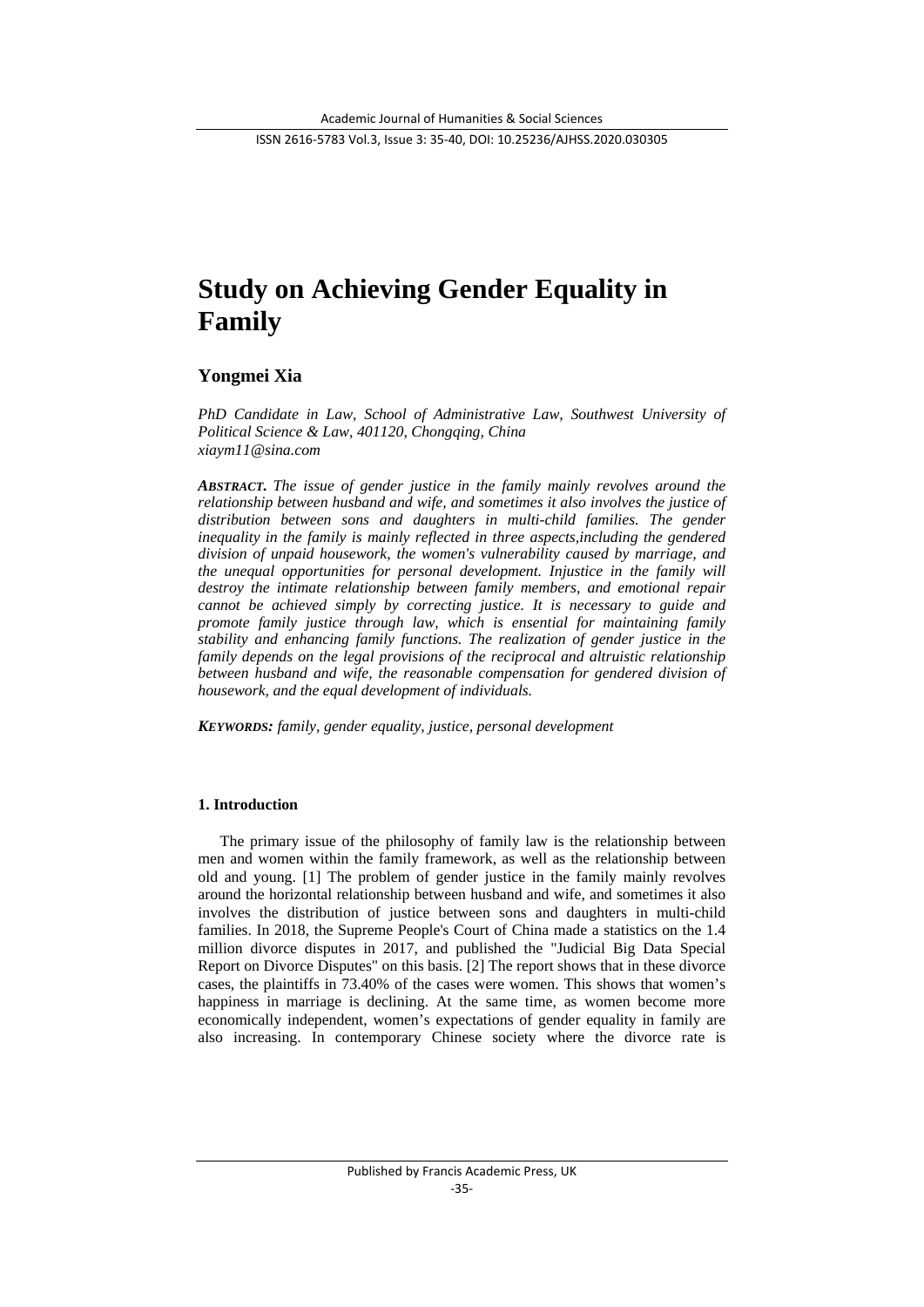increasing year after year and the marriage rate is declining, gender equality in the family is particularly important.

## **2. Gender injustice in family**

## *2.1 Gender division of unpaid housework*

In the traditional concept, women have the main responsibility for housework and child care, which is largely determined by the social construction of gender. In the mid-nineteenth century, the achievements of women in public life led feminists to put forward an important point that the difference between men and women is rooted in the injustice of acquired education, rather than innate physical differences. [3] Unpaid housework and children's upbringing responsibilities are mainly borne by the mother, so women lose the opportunity for personal development after marriage and passively bear the sacrifice of altruism. Due to the influence of traditional ideas, in Chinese society, women do more housework than men. In today's era, even if women go out to work, they have to take care of their families at the same time. Most women have to bear the financial responsibility as well as the burden of raising children and housework. Although women are the main bearers of child-rearing and housework during the marriage relationship, the provisions of the Marriage Law of China on the division of property during divorce do not adequately compensate women for child-rearing and housework. This constitutes an implicit institutional discrimination.

## *2.2 Women's vulnerability caused by marriage*

In the traditional family, the husband provides financial resources and the wife does housework. This traditional concept of dividing responsibilities in marital life by gender continues to influence the thinking and behavior patterns of men and women. Even if the wife goes out to work, the salary income is relatively low. This leads to the wife may underestimate her contribution in the family and social fields, and thus underestimate the value of self. More importantly, if the wife has been out of work, her work ability will continue to decline, and it will be very difficult once she wants to find a job after divorce. Some women are preparing for marriage and childbirth very early. When they are preparing for employment, they will consider how to coordinate the relationship between work and raising children in the future. Such women are caught in a loop of vulnerability when they are employed. If measured by financial ability, she has placed herself in a relatively weak position when she made employment choices before marriage. After marriage, as a bearer of altruism, her weak position will intensify. Because of the responsibilities of housework and childcare, women's development in the workplace will be more restricted. Gender inequality in the workplace and gender inequality in the family will reinforce each other. Once the marriage ends, women's disadvantaged position will further deteriorate. In short, in the context of gendered social division of labor,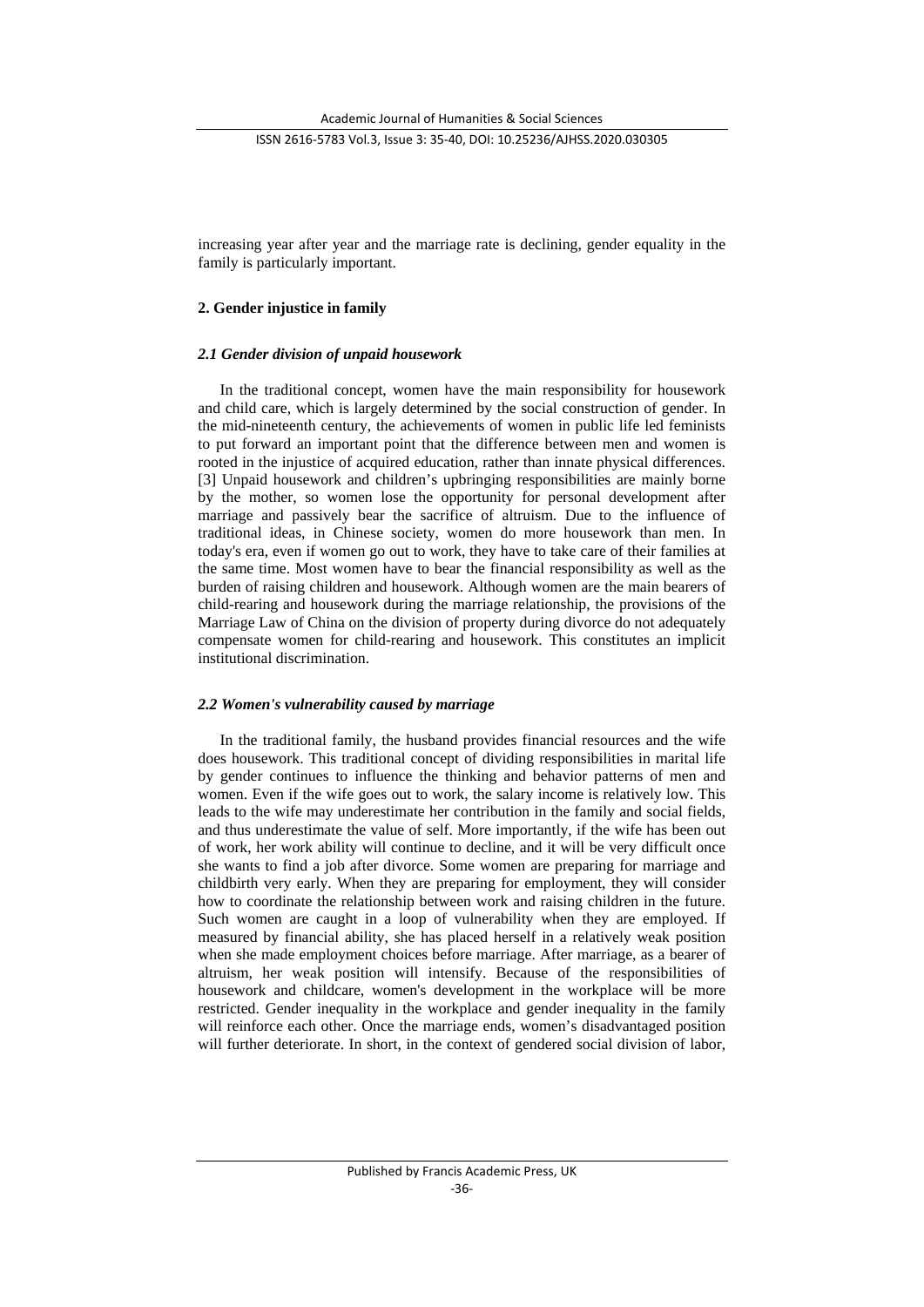women are in a vulnerable position because of marriage. The longer the marriage lasts, the more vulnerable women are.

#### *2.3 Unequal opportunities for personal development*

As the main bearer of altruism in the family, women often passively give up opportunities for personal career development. Legislators are accustomed to understanding women's waiver of employment as a voluntary choice, ignoring the fact that power is unequal within the family. In particular, economists are used to calculating costs and benefits from the perspective of familism. For example, if the wife's salary is more beneficial to the family than staying at home to do housework and raising children, then the rational choice for her and her husband should be the wife's work out; if the contrary, she should stay at home. This method of calculating the family's overall benefits ignores the wife's development needs as an independent individual and the opportunity cost she loses. This method only focuses on the family's overall interests, takes people as means rather than ends, and ignores the wife's equal right to development. Economic dependence has a huge psychological impact on a person, and may even affect his personal safety. For example, wives and children who are subjected to domestic violence may not dare to resist because of economic dependence, and thus have to endure domestic violence for a long time. From the worst point of view, economic independence is very meaningful at the critical moment of marriage.

## **3. Gender equality in the family**

#### *3.1 Reciprocal altruistic relationship*

Without a clearer understanding of marriage, there is no way to improve the unequal situation of women. People's expectation of marriage and the situation after entering marriage are often inconsistent, and there is no clear consensus in society on the nature of marriage. According to the theory of reciprocity and altruism, spousal relationship is a relationship of mutual respect and love and mutual assistance based on a non-blood relationship. It is a long-term cooperation established through mutual reward. From the perspective of identity relationship, the reciprocal altruism between husband and wife is achieved through spouse rights. The specific content of the spouse's rights includes, during the marriage, the husband and wife jointly negotiate on important family matters (birth rights, the right to decide the residence), mutual respect (freedom of occupation, study and social activities), living together (cohabitation obligation, faithful obligations), mutual assistance (right to support), mutual agency (right to act as an agent of daily family affairs). [4] The ideal spouse model should be that after the man and the woman sign a marriage contract and register as a legal couple, the law provides a model that clarifies the rights and obligations of both parties, so that the two independent civil subjects become a community of destiny in law. The Marriage Law of China has very few provisions on identity relationship. How to make the principled spouse's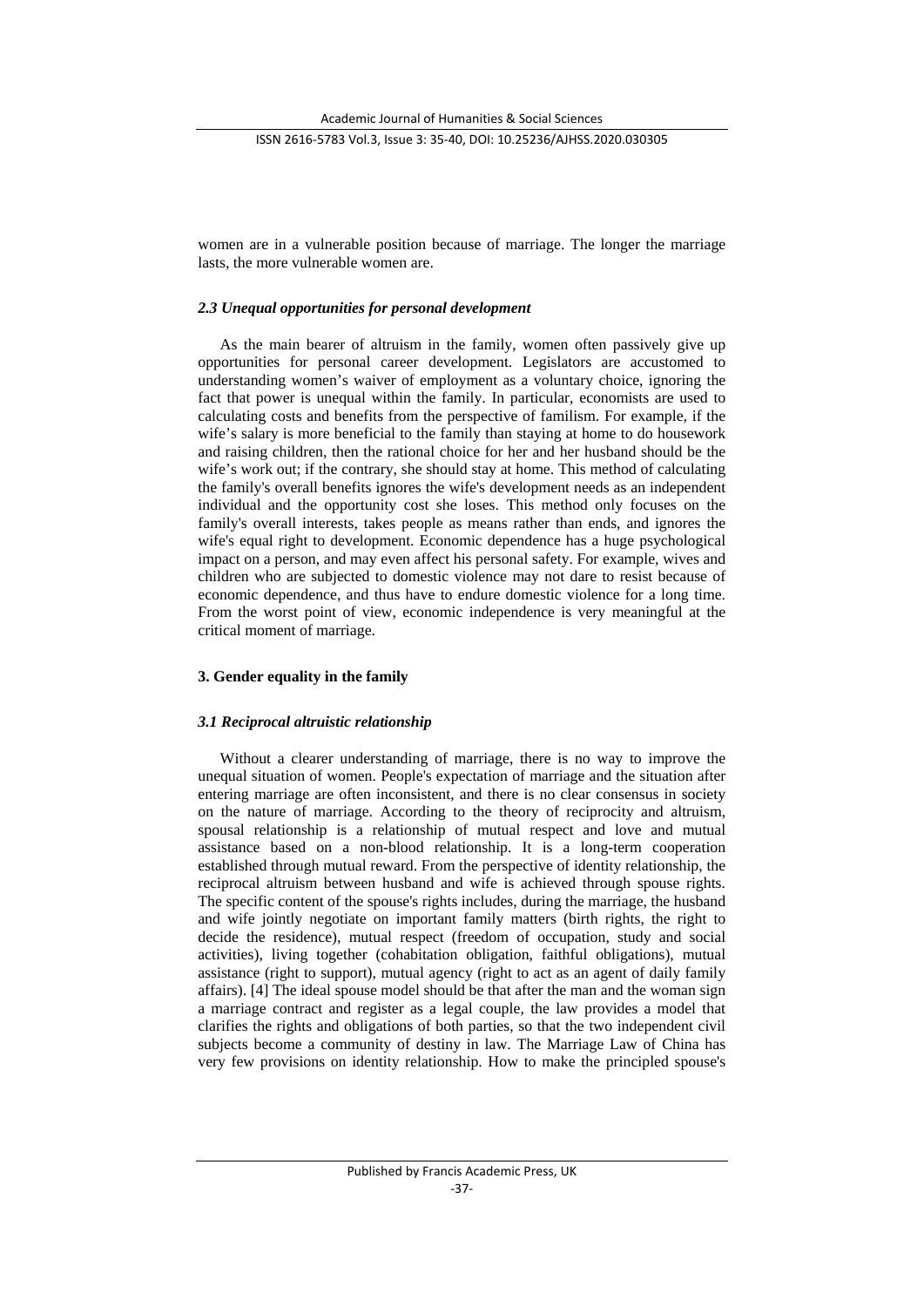rights concrete and implement is a problem that our legislators needs to solve urgently.

## *3.2 Reasonable compensation for gendered division of housework*

According to the provisions of Article 40 of China's Marriage Law, if a couple agrees in writing that the property acquired during their marriage belongs to each other, but one of the parties bears more responsibility in raising children, caring for the elderly and assisting the other party in work, the one who carries more housework has the right to request compensation from the other party, and the other party should compensate. If there is no agreement, the statutory common property system applies. First of all, under the agreed property system, the Marriage Law and its judicial interpretation did not set specific standards for the monetization of housework, coupled with the difficulty of proof, resulting in the practice that the woman who undertakes more housework cannot obtain the corresponding compensation when divorcing. Secondly, in the context of the personal property system gradually replacing the common property system, large assets such as real estate have basically become personal property, fewer and fewer properties can be incorporated into the joint property of husband and wife. In this case, even if the couple's common property is evenly divided during the divorce, it will not be able to fully compensate the housework bearer's contribution. Thirdly, compensation for child-rearing and housework should not be limited to the labor they paid, but also include the personal development benefits that were given up for taking care of the family. [5]

The legislator should pay sufficient attention to the allocation of responsibilities for child-rearing and housework, and stipulate the compensation standards for the main undertakers. Whether the distribution of responsibilities for child-rearing and housework is fair, and whether the standard of compensation is scientific, directly affects women's self-worth identification and family stability. If women quit the workplace on the basis of free choice, not passive sacrifice, then we only need to discuss how to monetize housework. If a woman gives up her career and returns to the family because she needs to support her husband's development and raise her children, should the opportunity cost she gave up be compensated during the divorce? There is no doubt that the compensation should be made. But the quantification of opportunity cost is very difficult and cannot be calculated as expected benefits. In reality, women often do not get the respect and recognition from their families when they give up their careers for family, and it is difficult to get legal support to compensate for the opportunity cost. Under the pressure of implicit discrimination, contemporary women have gradually changed their concept of spouse selection. They would rather choose to marry a man who is willing to share half of the housework, so that they can continue to develop their career after marriage.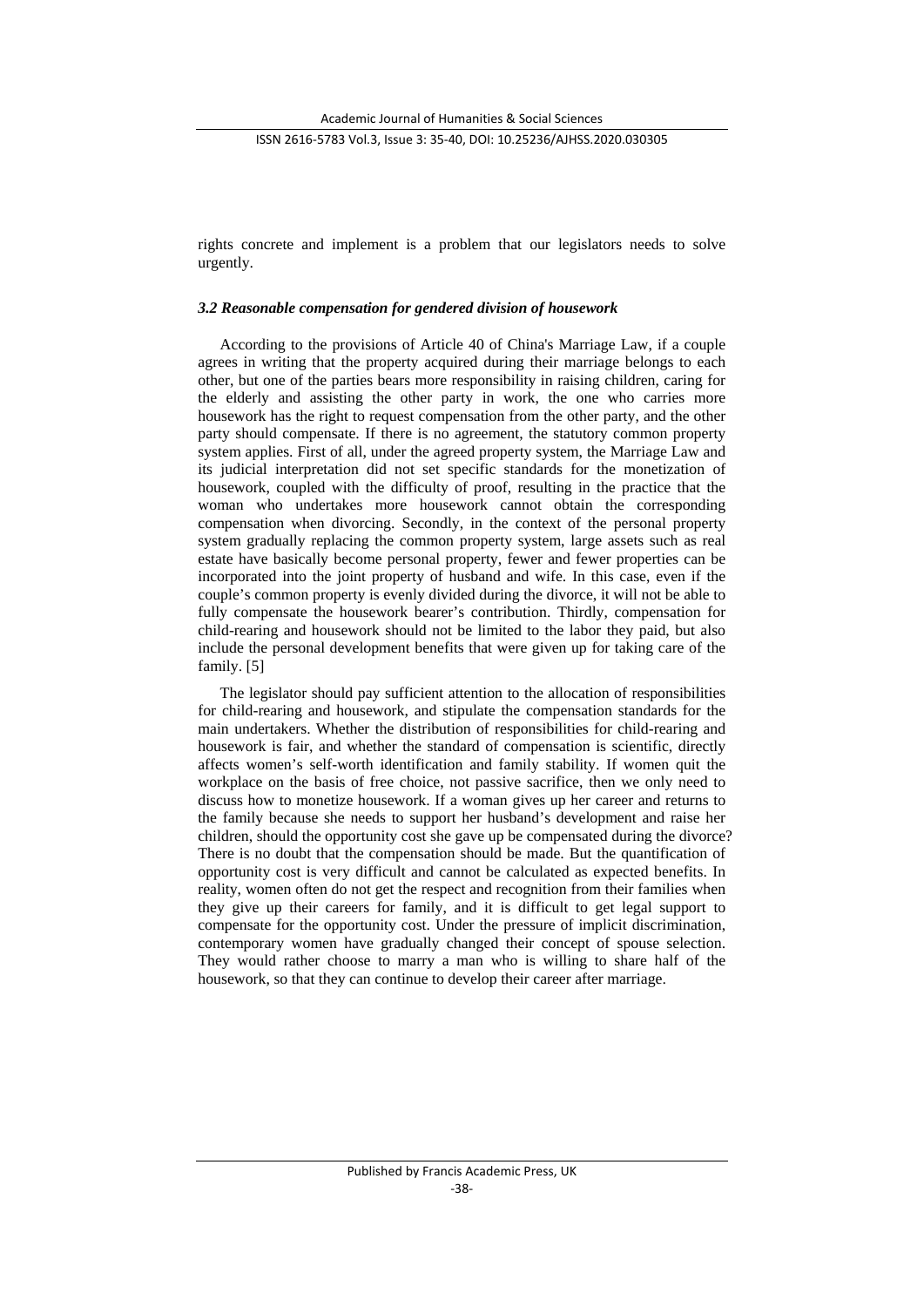## *3.3 Equal opportunities for individual development*

In a just society, family structure and family practice should provide women with the same opportunities as men to develop their own careers, practice political power, make influential social choices, and enjoy economic and physical security. "What is the manifestation of equality, and in what ways can it reflect equality, this is our entry point to grasp equality."[6] The best theory of justice is to comprehensively consider the viewpoint of "everyone", including not only the viewpoint of men, but also the viewpoint of women. Without this, it is not true justice. At present, China's Marriage Law does not fully protect the rights of full-time housewives. Women who give up their career in order to raise their children may be empty-handed when divorcing, and they will be treated unfairly in the workplace because they miss the optimal age for development when they re-employ. Career development and parenting cannot be perfectly balanced. When the law does not protect the rights of housewives, after weighing the pros and cons, women will naturally make a less costly and risky choice, that is, to delay or give up childbirth and give priority to career development. Enlightened parents also hope that their daughters can own their own business, although they think that marriage is very important. Therefore, when facing the dilemma of balancing career and family, parents will actively undertake the task of raising the third generation, liberating young wives from housework and childcare, and helping them devote their energies to improving their personal abilities and career development. Generally speaking, China's downwardstyle familism is more conducive to meeting the needs of women's equal development.

# **4. Conclusion**

The research on family justice does not simply call for favoring and caring for vulnerable groups in the distribution of benefits, but expects to promote the equal development of individuals, change and enhance the ability of the weaker party, and finally achieve gender equality in the family. To study the issue of gender equality in the family, it is also necessary to pay attention to the differences in gender culture. For some women, she may be deeply influenced by the cultural system in which she lives and values, and she is willing to maintain the patriarchal culture and social mechanisms that are not good for women. She may recognize this injustice but succumb, or she may be in it and regard injustice as justice. The situation in judicial practice is far more complicated than theory. Faced with the imbalance in the development of gender culture and gender awareness, we should actively change this status quo through education.

#### **Acknowledgements**

This research is supported by the project of Construction of Contemporary Chinese Human Rights Discourse System and Striving for International Expression